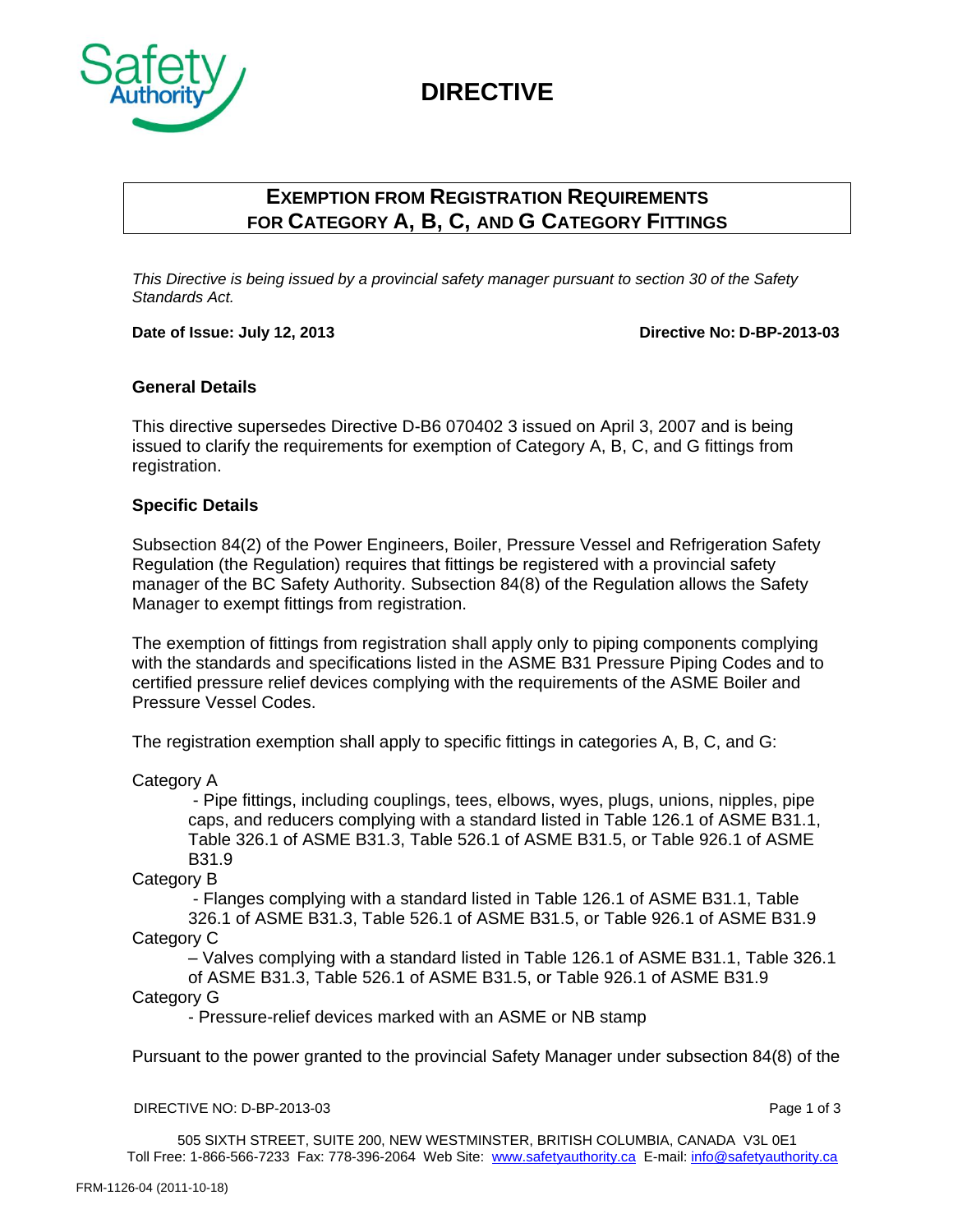# **DIRECTIVE**



Regulation, it is hereby directed that only category A, B, C, and G fittings, as described above, are exempt from the registration requirements of Subsection 84(2) of the Regulation. This directive is effective immediately.

Nonstandard or unlisted piping components not complying with the specifications and standards listed the ASME B31 Code for Pressure Piping or pressure relief devices not in compliance with the requirements of the ASME Boiler and Pressure Vessel Code, shall be registered in accordance with Section 84(2) by submitting the documentation specified in CSA B51 section 4.2.6(b).

Ed Hurd P.Eng. Provincial Safety Manager, Boilers

For more information on the British Columbia Safety Authority, please visit our web site at: [www.safetyauthority.ca](http://www.safetyauthority.ca/)

#### **References: Relevant Legislation**

### **Power Engineers, Boiler, Pressure Vessel & Refrigeration Safety Regulation**

84 (1) For this section, "pressure retaining equipment" means a boiler or pressure vessel, or pressure piping system.

(2) The design of all boilers, pressure vessels, fittings and pressure piping, to which this regulation applies, must be registered with a provincial safety manager.

(3) Subsection (2) does not apply to pressure piping that is

- (a) NPS 3 or less, or
- (b) in a fluid plant.

(4) To register a design, the owner, licensed contractor, consulting engineer, manufacturer or designer of the pressure retaining equipment must submit, for review by a provincial safety manager, an application containing all drawings, design specifications, calculations and codes of conformance as required by a provincial safety manager.

(5) Registration of pressure retaining equipment must be obtained before construction is commenced.

(6) If, in the opinion of a provincial safety manager, a design registered under subsection (2) is subsequently found to be defective in any detail, the design must be revised by the person

#### DIRECTIVE NO: D-BP-2013-03 Page 2 of 3

505 SIXTH STREET, SUITE 200, NEW WESTMINSTER, BRITISH COLUMBIA, CANADA V3L 0E1 Toll Free: 1-866-566-7233 Fax: 778-396-2064 Web Site: www.safetyauthority.ca E-mail: info@safetyauthority.ca